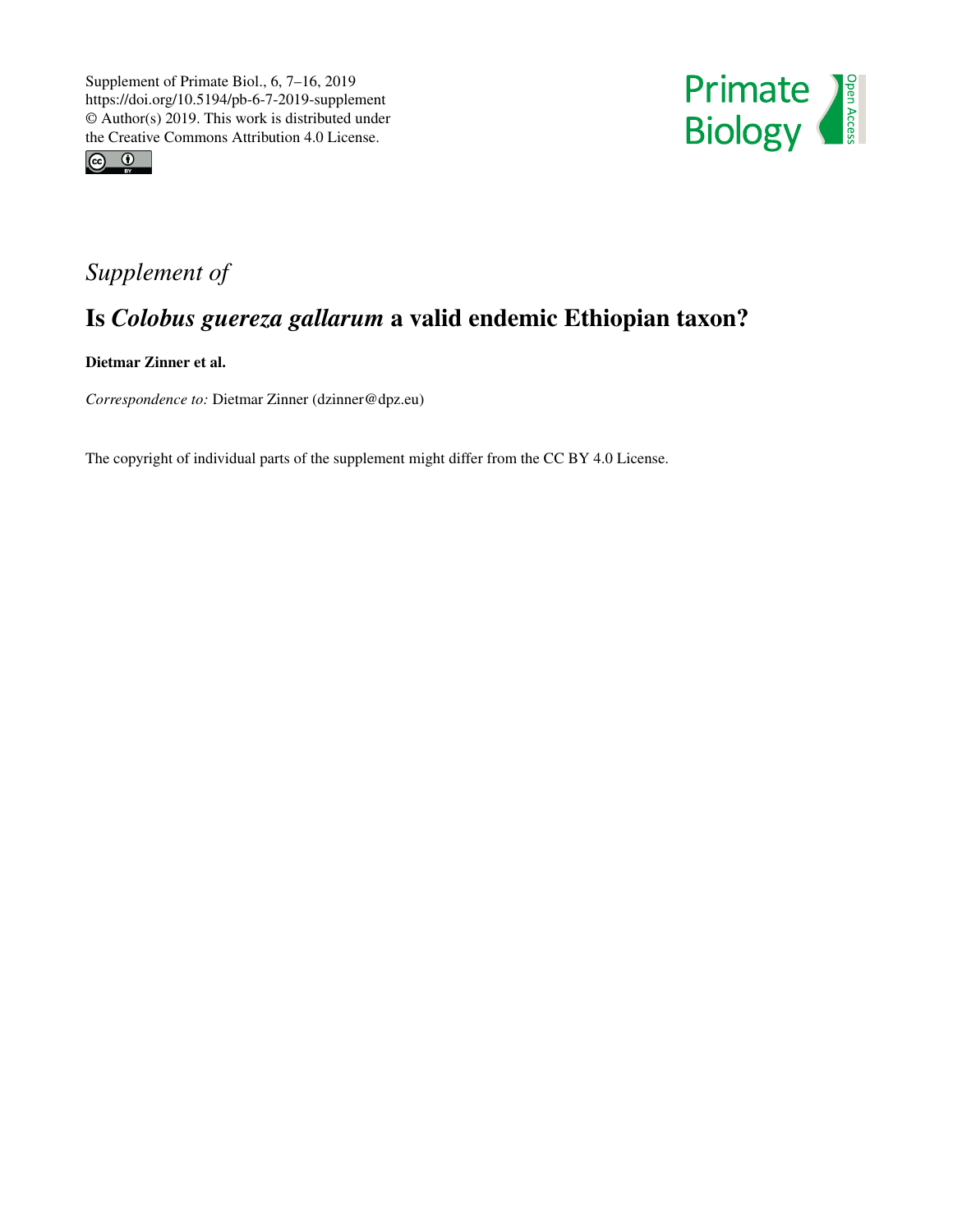## Supplement Material



**Figure S1a.** ML tree (NADH). Csat = *Colobus satanas*, Cvel = *C. vellerosus*, Cpol = *C. polykomos*, Cang = *C. angolensis*, Cgocc = *C. guereza occidentalis*, Cggal = *C. g. gallarum*, Cgmat = *C. g. matschiei*, Cggue = *C. g. guereza*, Cgkik = *C. g. kikuyuensis*, Cgcau = *C. g. caudatus*, Cgue = *C. guereza* ssp.. Node labels refer to ML BS values.



**Figure S1b.** Bayesian tree (NADH). Csat = *Colobus satanas*, Cvel = *C. vellerosus*, Cpol = *C. polykomos*, Cang = *C. angolensis*, Cgocc = *C. guereza occidentalis*, Cggal = *C. g. gallarum*, Cgmat = *C. g. matschiei*, Cggue = *C. g. guereza*, Cgkik = *C. g. kikuyuensis*, Cgcau = *C. g. caudatus*, Cgue = *C. guereza* ssp.. Node labels refer to Bayesian PPs.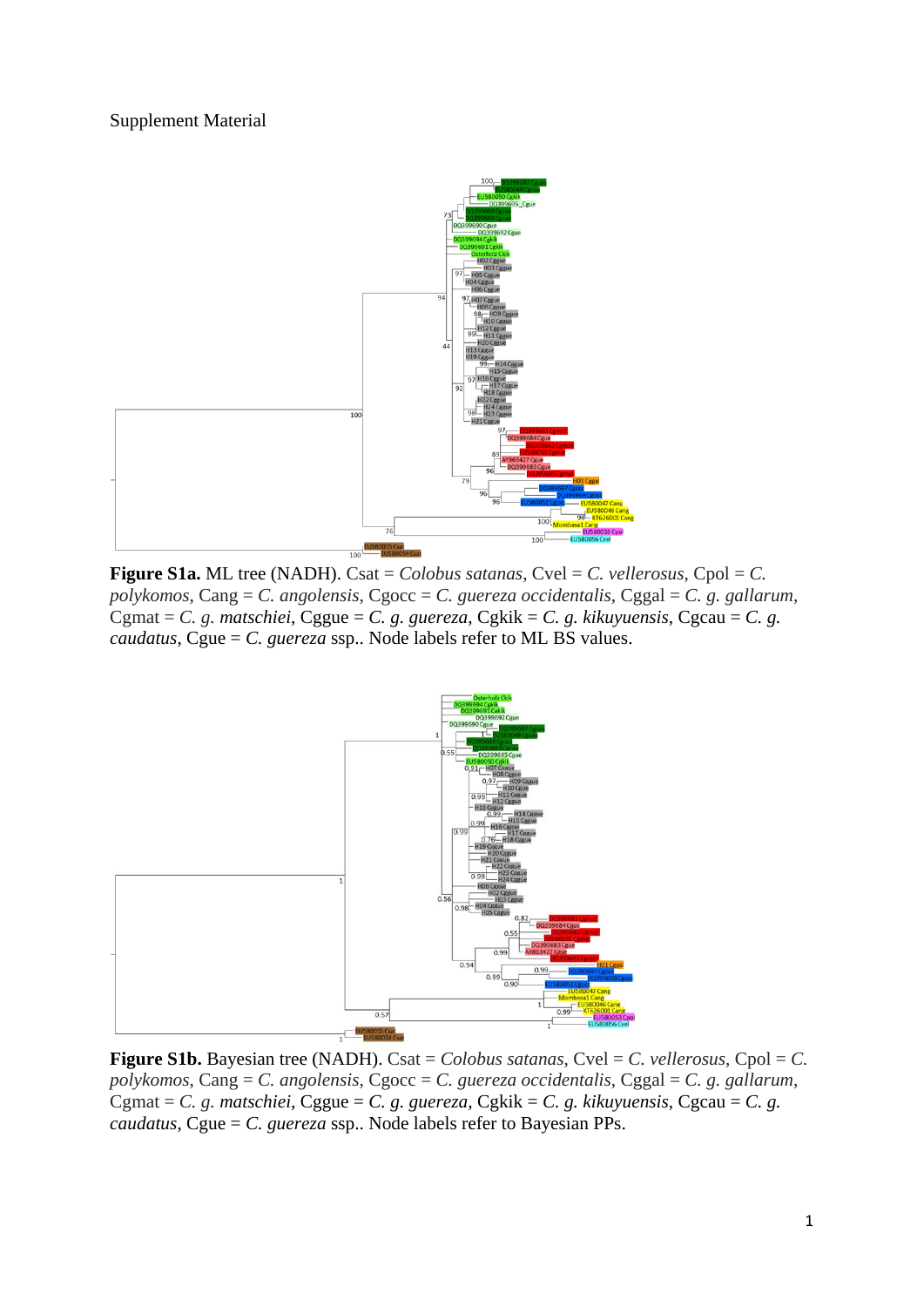

**Figure S2a.** Ultrametric tree showing phylogenetic relationships and divergence times of *Colobus* mtDNA lineages (based on 1140 bp of cytb). Tip labels refer to *Colobus* haplotypes (see Table S1). Cang = *C. angolensis*, Cggal = *C. g. gallarum*, Cggue = *C. g. guereza*, Cgkik = *C. g. kikuyuensis*. Node labels refer to ML BS and Bayesian PP values. The time scale below the tree indicates million years ago.



**Figure S2b.** ML tree (cytb). Csat = *Colobus satanas*, Cvel = *C. vellerosus*, Cpol = *C. polykomos*, Cang = *C. angolensis*, Cgocc = *C. guereza occidentalis*, Cggal = *C. g. gallarum*, Cgmat = *C. g. matschiei*, Cggue = *C. g. guereza*, Cgkik = *C. g. kikuyuensis*, Cgcau = *C. g. caudatus*, Cgue = *C. guereza* ssp.. Node labels refer to ML BS values.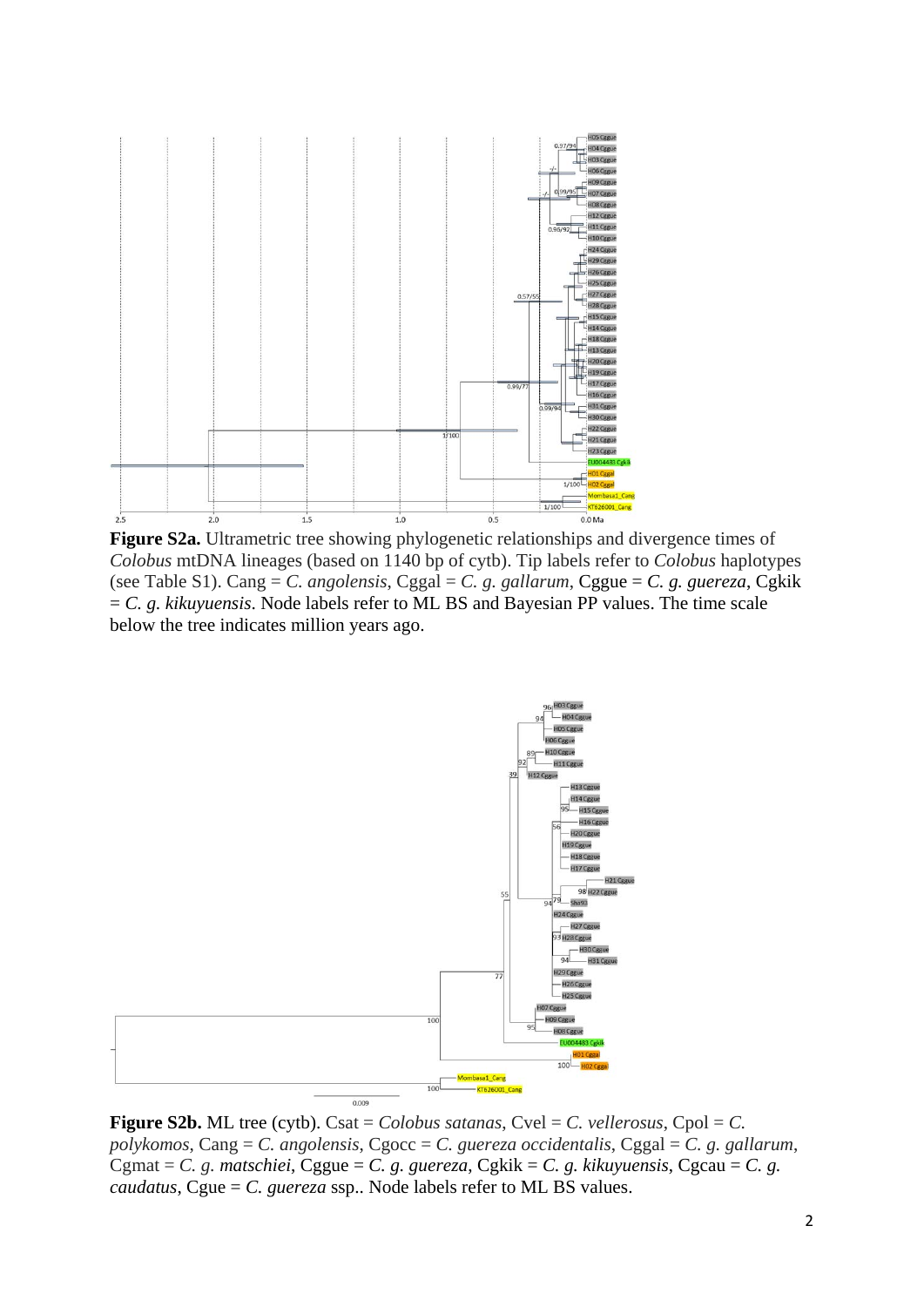

**Figure S2c.** Bayesian tree (cytb). Csat = *Colobus satanas*, Cvel = *C. vellerosus*, Cpol = *C. polykomos*, Cang = *C. angolensis*, Cgocc = *C. guereza occidentalis*, Cggal = *C. g. gallarum*, Cgmat = *C. g. matschiei*, Cggue = *C. g. guereza*, Cgkik = *C. g. kikuyuensis*, Cgcau = *C. g. caudatus*, Cgue = *C. guereza* ssp.. Node labels refer to Bayesian PPs.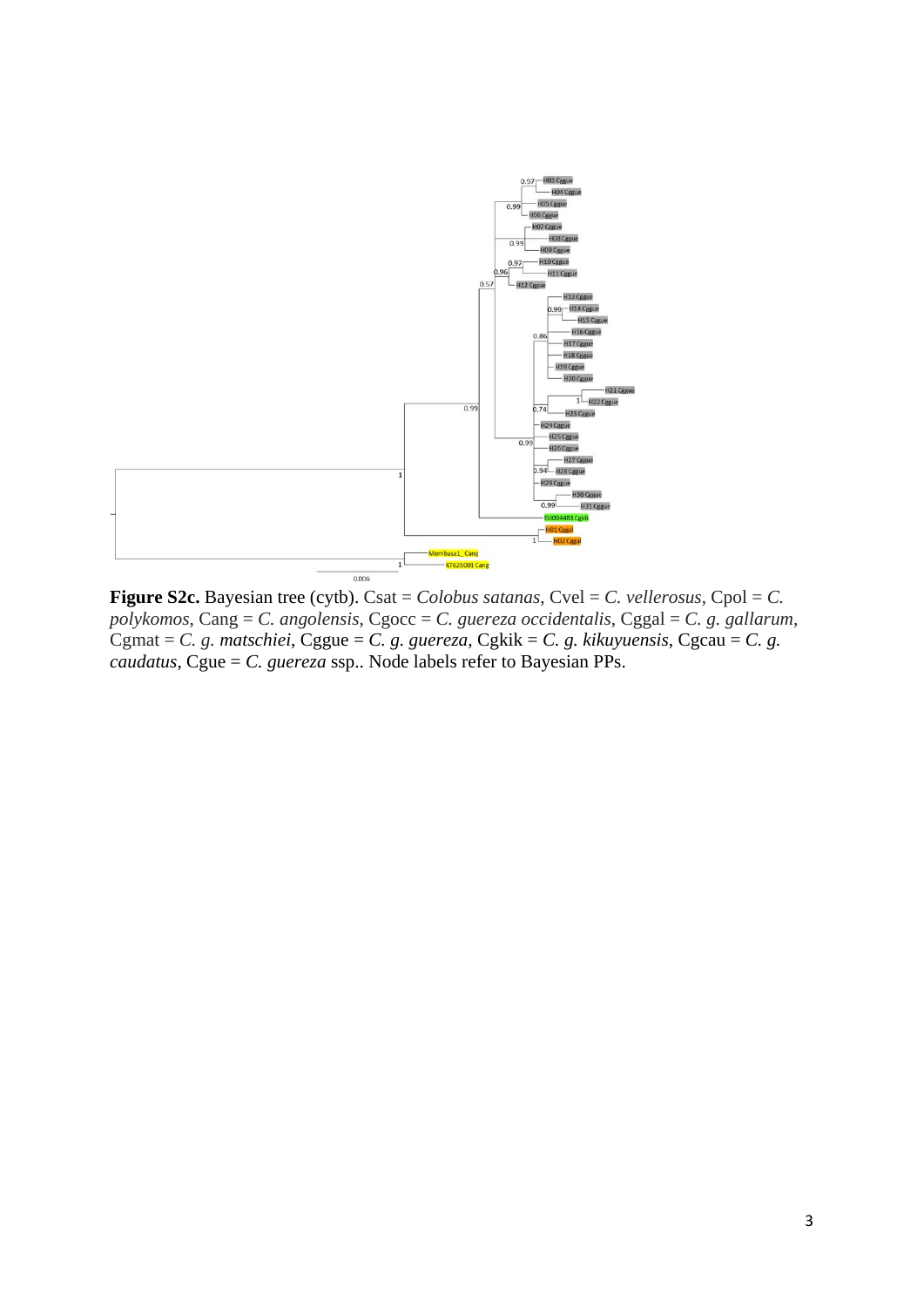

**Figure S3a.** Ultrametric tree showing phylogenetic relationships and divergence times of *Colobus* mtDNA lineages (based on concatenated 1930 bp of NADH and cytb). Tip labels refer to *Colobus* haplotypes (see Table S1). Cang = *C. angolensis*, Cggal = *C. g. gallarum*, Cggue =  $C$ . g. guereza, Cgkik =  $C$ . g. kikuyuensis. Node labels refer to ML BS and Bayesian PP values. The time scale below the tree indicates million years ago.



**Figure S3b.** ML tree (concatenated). Csat = *Colobus satanas*, Cvel = *C. vellerosus*, Cpol = *C. polykomos*, Cang = *C. angolensis*, Cgocc = *C. guereza occidentalis*, Cggal = *C. g. gallarum*, Cgmat = *C. g. matschiei*, Cggue = *C. g. guereza*, Cgkik = *C. g. kikuyuensis*, Cgcau = *C. g. caudatus*, Cgue = *C. guereza* ssp.. Node labels refer to ML BS values.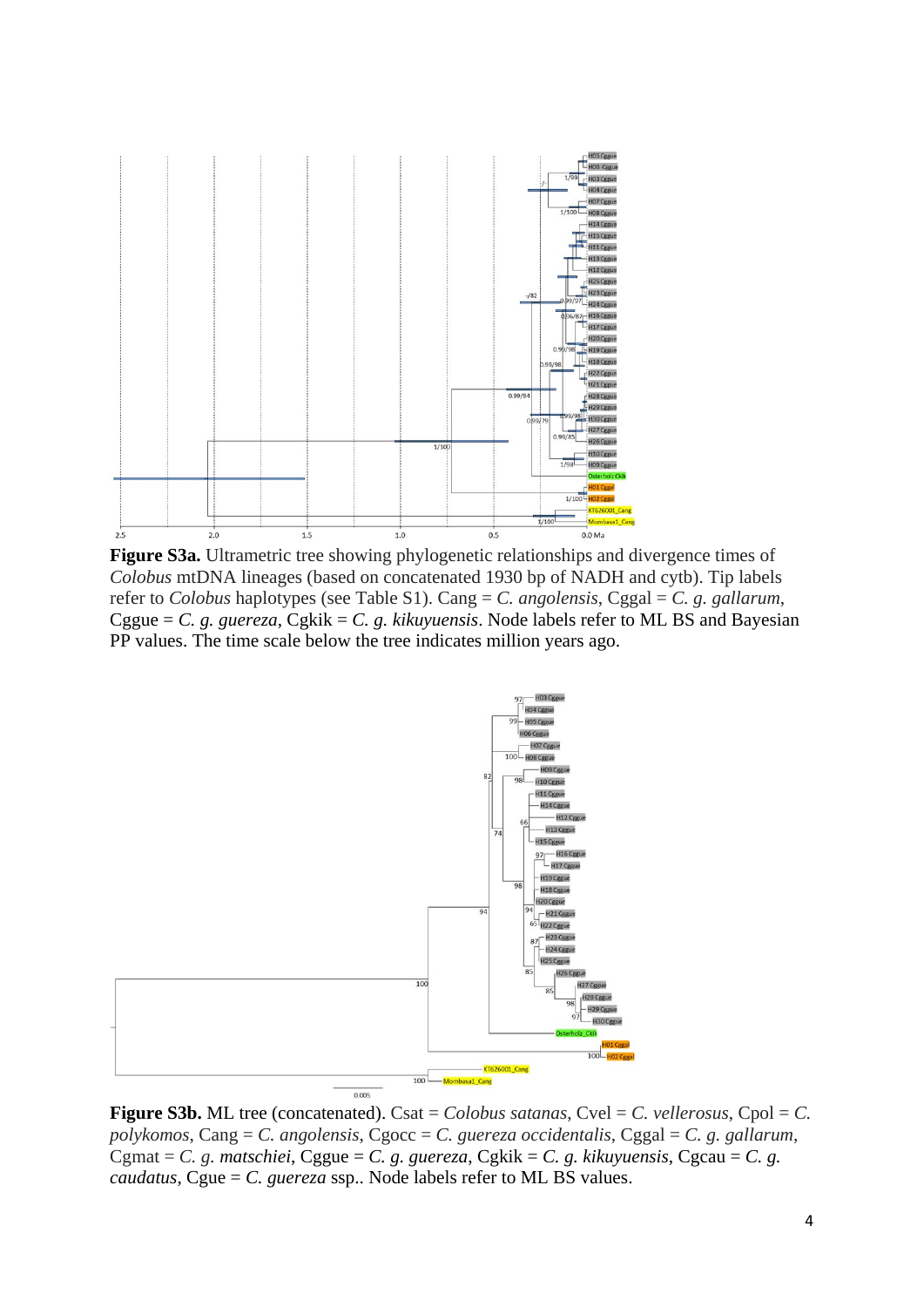

**Figure S3c.** Bayesian tree (concatenated). Csat = *Colobus satanas*, Cvel = *C. vellerosus*, Cpol = *C. polykomos*, Cang = *C. angolensis*, Cgocc = *C. guereza occidentalis*, Cggal = *C. g. gallarum*, Cgmat = *C. g. matschiei*, Cggue = *C. g. guereza*, Cgkik = *C. g. kikuyuensis*, Cgcau  $= C$ . g. *caudatus*, Cgue  $= C$ . *guereza* ssp.. Node labels refer to Bayesian PPs.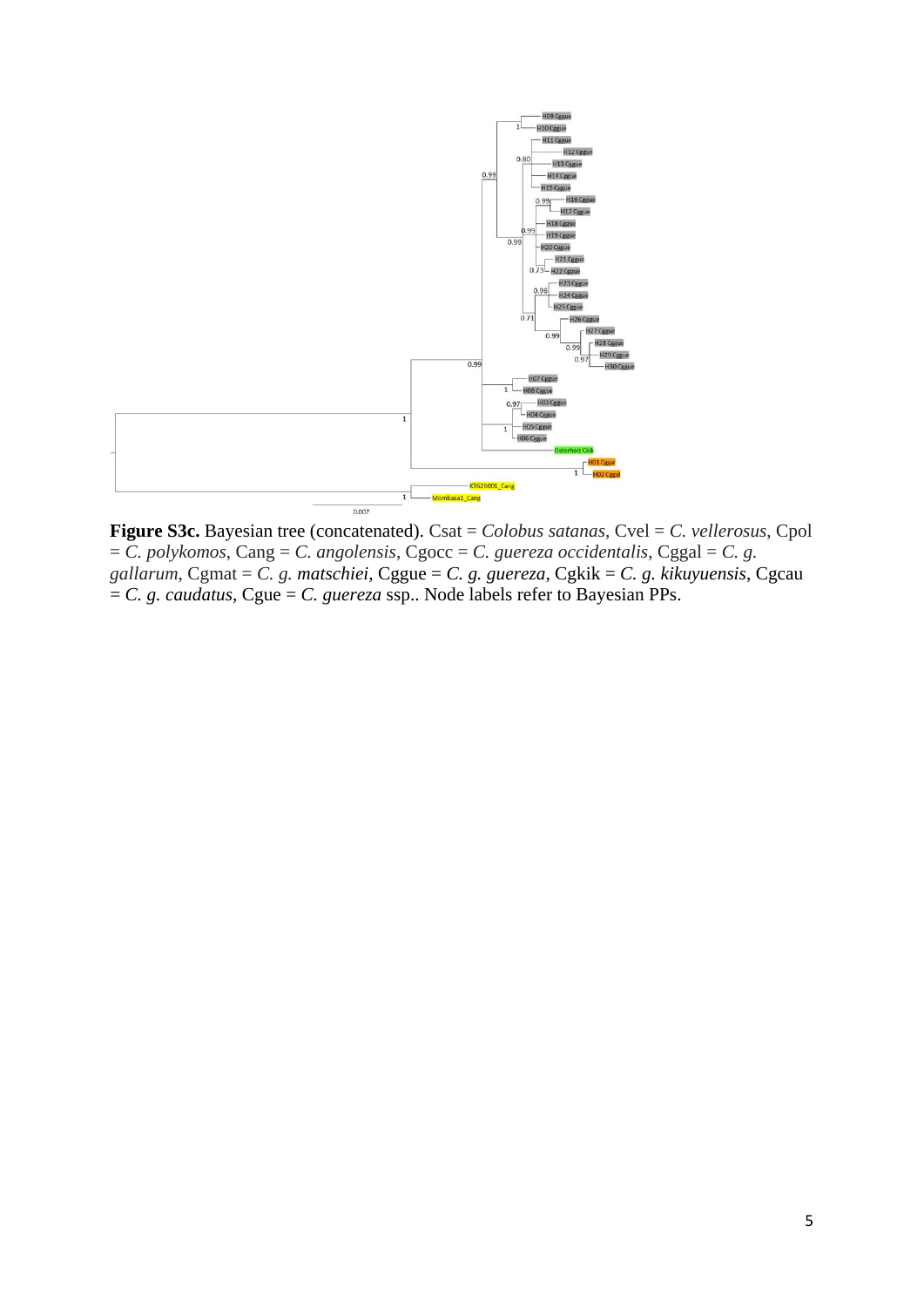| taxon              | ID        | Country    | Site                   | Lat       | Long    | NADH hap        | Acc Num  | cytb hap        | Acc Num  | comb hap        |
|--------------------|-----------|------------|------------------------|-----------|---------|-----------------|----------|-----------------|----------|-----------------|
| C. satanas         |           | <b>GNQ</b> | <b>Bioko Island</b>    |           |         | og              | EU580054 |                 |          |                 |
| C. satanas         |           | <b>GNO</b> | <b>Bioko Island</b>    |           |         | og              | EU580055 |                 |          |                 |
| C. vellerosus      |           | <b>GHA</b> | Boabeng-Fiema          |           |         | og              | EU580056 |                 |          |                 |
| C. polykomos       |           | <b>CIV</b> | Tai National Park      |           |         | og              | EU580053 |                 |          |                 |
| C. angolensis      | Mombasa1  | <b>KEN</b> | s of Mombasa           | $-4.3353$ | 39.5689 | og              | MK415322 | og1             | MK415348 | $^{o}$ g $1$    |
| C. angolensis      |           | <b>KEN</b> |                        |           |         |                 |          | $^{o}$ g $1$    | HQ859372 |                 |
| C. angolensis      |           |            | zoo, palliatus?        |           |         | og              | EU580047 |                 |          |                 |
| C. angolensis      |           |            | unknown, zoo           |           |         | og              | EU580046 |                 |          |                 |
| C. angolensis      |           |            | palliatus?             |           |         | og              | KT626001 | $_{\rm og2}$    | KT626001 | $^{0}$          |
| C. angolensis      |           | <b>KEN</b> |                        |           |         |                 |          | $_{\text{og2}}$ | HQ859342 |                 |
| $C. g.$ matschiei? |           |            |                        |           |         |                 | AY863427 |                 |          |                 |
| C. g. matschiei    |           | <b>KEN</b> | Kakamega Forest        |           |         |                 | EU580051 |                 |          |                 |
| C. g. matschiei    |           |            | zoo?                   |           |         |                 | DQ399681 |                 |          |                 |
| C. g. matschiei    |           |            | zoo?                   |           |         |                 | DQ399682 |                 |          |                 |
| C. g. matschiei    |           |            | zoo?                   |           |         |                 | DQ399685 |                 |          |                 |
| C. g. matschiei?   |           |            | zoo?                   |           |         |                 | DQ399683 |                 |          |                 |
| C. g. matschiei?   |           |            | zoo?                   |           |         |                 | DQ399684 |                 |          |                 |
| C. g. occidentalis |           |            | zoo?                   |           |         |                 | DQ399697 |                 |          |                 |
| C. g. occidentalis |           |            | zoo?                   |           |         |                 | DQ399698 |                 |          |                 |
| C. g. occidentalis |           | <b>CMR</b> | unknown locality       |           |         |                 | EU580052 |                 |          |                 |
| C. g. caudatus?    |           |            | zoo, caudatus?         |           |         |                 | EU580049 |                 |          |                 |
| C. g. caudatus?    |           |            | zoo?                   |           |         |                 | DQ399690 |                 |          |                 |
| C. g. caudatus?    |           |            | zoo?                   |           |         |                 | DQ399692 |                 |          |                 |
| C. g. caudatus?    |           |            | zoo?                   |           |         |                 | DQ399695 |                 |          |                 |
| C. g. caudatus     |           |            | zoo?                   |           |         |                 | DQ399687 |                 |          |                 |
| C. g. caudatus     |           |            | zoo?                   |           |         |                 | DQ399688 |                 |          |                 |
| C. g. caudatus     |           |            | zoo?                   |           |         |                 | DQ399689 |                 |          |                 |
| C. g. kikuyuensis? |           |            | zoo, kikuyuensis?      |           |         |                 | EU580050 |                 |          |                 |
| C. g. kikuyuensis  |           |            | zoo?                   |           |         |                 | DQ399691 |                 |          |                 |
| C. g. kikuyuensis  |           |            | zoo?                   |           |         |                 | DQ399694 |                 |          |                 |
| C. g. kikuyuensis  | Osterholz |            | zoo, kikuyuensis?      |           |         |                 | MK415323 |                 | EU004483 | OQ              |
| C. g. gallarum     | ID1       | <b>ETH</b> | <b>Adas Mts Forest</b> | 9.3087    | 41.2449 | h <sub>01</sub> | MK415324 | h <sub>01</sub> | MK415349 | h <sub>01</sub> |
| C. g.gallarum      | ID2       | <b>ETH</b> | <b>Adas Mts Forest</b> | 9.3098    | 41.2453 | h01             |          | h01             |          | h01             |

**Table S1.** Taxonomy, geographical origin (coordinates in decimal degrees) and haplotype assignments of *Colobus* samples and respective NCBI Accession numbers per haplotype.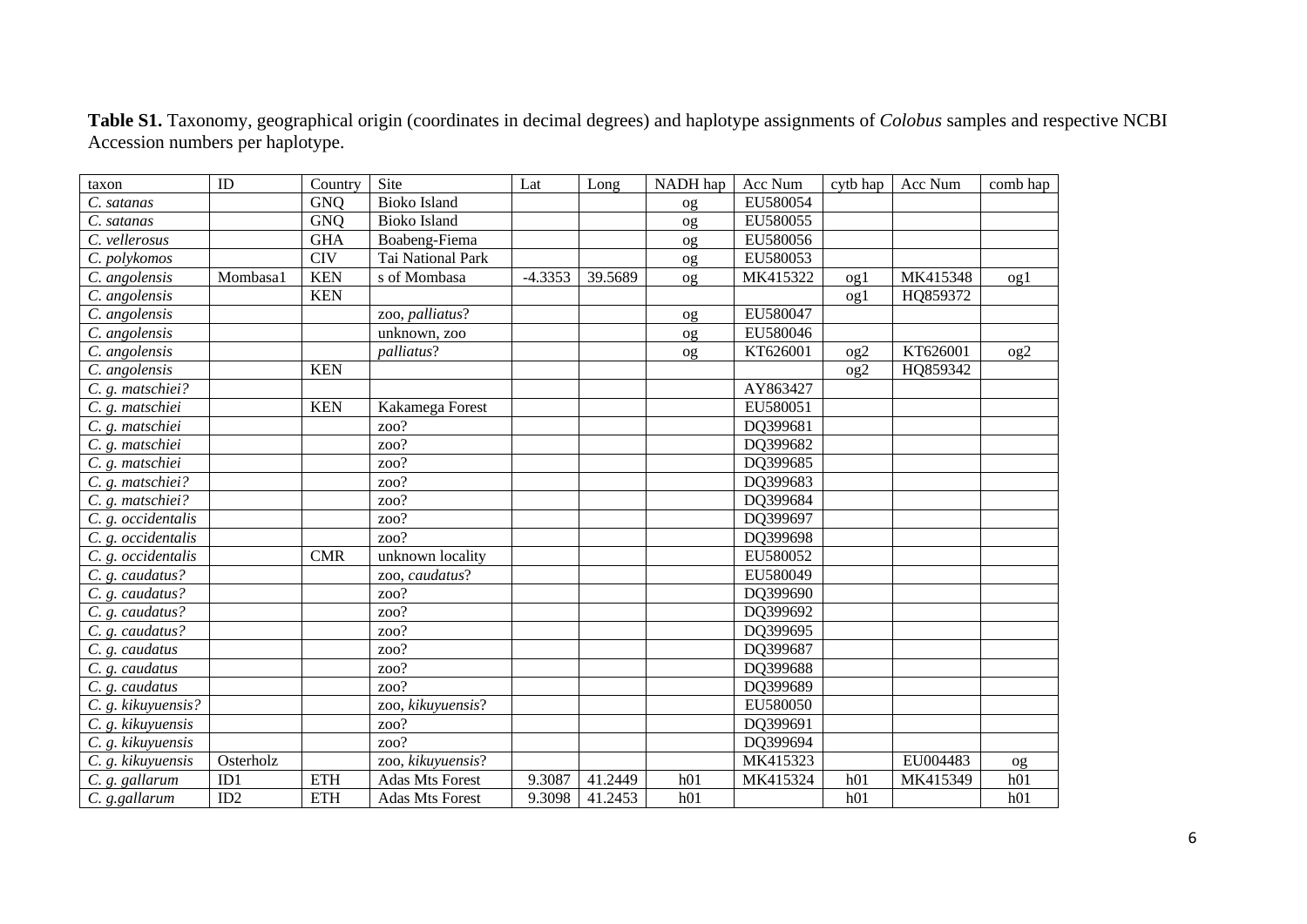| C. g. gallarum | ID3                    | <b>ETH</b>           | <b>Adas Mts Forest</b> | 9.3106  | 41.2453 | h01 |          | h02 | MK415350 | h02 |
|----------------|------------------------|----------------------|------------------------|---------|---------|-----|----------|-----|----------|-----|
| C. g. gallarum | ID <sub>4</sub>        | <b>ETH</b>           | <b>Adas Mts Forest</b> | 9.3106  | 41.2453 | h01 |          | h01 |          | h01 |
| C. g. gallarum | C1                     | <b>ETH</b>           | Kuni-Muktart           | 9.0208  | 40.8402 | h01 |          | h01 |          | h01 |
| C. g. gallarum | $\overline{C2}$        | <b>ETH</b>           | Kuni-Muktart           | 9.0258  | 40.8567 | h01 |          | h01 |          | h01 |
| C. g. gallarum | $\overline{C}3$        | <b>ETH</b>           | Kuni-Muktart           | 9.0291  | 40.8424 | h01 |          |     |          |     |
| C. g. gallarum | $\overline{C4}$        | <b>ETH</b>           | Kuni-Muktart           | 9.0292  | 40.8550 | h01 |          | h01 |          | h01 |
| C. g. gallarum | $\overline{C5}$        | <b>ETH</b>           | Kuni-Muktart           | 9.0106  | 40.8476 | h01 |          | h01 |          | h01 |
| C. g. gallarum | $\overline{\text{C6}}$ | <b>ETH</b>           | Kuni-Muktart           | 9.0172  | 40.8303 | h01 |          | h01 |          | h01 |
| C. g. guereza  | Ars07                  | <b>ETH</b>           | Arussi                 | 7.9853  | 39.6784 | h02 | MK415325 | h03 | MK415351 | h03 |
| C. g. guereza  | Ars12                  | <b>ETH</b>           | Arussi                 | 7.9853  | 39.6784 | h02 |          | h03 |          | h03 |
| C. g. guereza  | <b>SH17</b>            | <b>ETH</b>           | Kama1                  | 7.3172  | 36.0702 | h03 | MK415326 |     |          |     |
| C. g. guereza  | Ars04                  | <b>ETH</b>           | Arussi                 | 7.9853  | 39.6784 | h04 | MK415327 | h05 | MK415353 | h05 |
| C. g. guereza  | Bns01                  | <b>ETH</b>           | Benessa                | 6.3121  | 38.5000 | h04 |          | h03 |          | h04 |
| C. g. guereza  | Bns08                  | <b>ETH</b>           | Benessa                | 6.3121  | 38.5000 | h04 |          |     |          |     |
| C. g. guereza  | <b>SH27</b>            | <b>ETH</b>           | Boginda1               | 7.5256  | 36.1180 | h04 |          |     |          |     |
| C. g. guereza  | <b>SH24</b>            | <b>ETH</b>           | Kama1                  | 7.3171  | 36.0704 | h04 |          |     |          |     |
| C. g. guereza  | Wondo26                | <b>ETH</b>           | Wondo Genet            | 7.0209  | 38.6362 | h04 |          | h06 | MK415354 | h06 |
| C. g. guereza  | Wondo31                | <b>ETH</b>           | Wondo Genet            | 7.0209  | 38.6362 | h04 |          | h06 |          | h06 |
| C. g. guereza  | <b>SH31</b>            | <b>ETH</b>           | Yayoo                  | 8.2895  | 35.6091 | h04 |          |     |          |     |
| C. g. guereza  | <b>SH02</b>            | <b>ETH</b>           | Boginda2               | 7.5094  | 36.1302 | h05 | MK415328 |     |          |     |
| C. g. guereza  | <b>SH13</b>            | <b>ETH</b>           | Boginda2               | 7.5114  | 36.1217 | h05 |          |     |          |     |
| C. g. guereza  | <b>SH07</b>            | <b>ETH</b>           | Kayakela1              | 7.3202  | 36.2224 | h06 | MK415329 | h11 | MK415359 | h07 |
| C. g. guereza  | Sha94                  | <b>ETH</b>           | Shako, Bemch Maji      | 6.5000  | 35.0000 | h06 |          | h10 | MK415358 | h08 |
| C. g. guereza  | SH_ManII               | <b>ETH</b>           | Managesha II           | 8.9668  | 38.5455 | h07 | MK415330 |     |          |     |
| C. g. guereza  | SH_ManIII              | $\operatorname{ETH}$ | Managesha III          | 8.9668  | 38.5455 | h07 |          |     |          |     |
| C. g. guereza  | Bure25                 | <b>ETH</b>           | Bure/Agew Mider        | 11.0180 | 36.7628 | h08 | MK415331 | h18 | MK415366 | h13 |
| C. g. guereza  | Har06                  | <b>ETH</b>           | Harenna                | 6.6827  | 39.8366 | h09 | MK415332 | h22 | MK415370 | h29 |
| C. g. guereza  | Har07                  | <b>ETH</b>           | Harenna                | 6.6827  | 39.8366 | h09 |          | h22 |          | h29 |
| C. g. guereza  | Yir09                  | <b>ETH</b>           | Yirgalem               | 9.7213  | 37.5724 | h10 | MK415333 | h21 | MK415369 | h30 |
| C. g. guereza  | Bns02                  | <b>ETH</b>           | Benessa                | 6.3121  | 38.5000 | h10 |          | h22 |          | h28 |
| C. g. guereza  | Dale02                 | $\operatorname{ETH}$ | Dale Woreda, Kaffa     | 6.4499  | 38.2220 | h10 |          | h22 |          | h28 |
| C. g. guereza  | SH36                   | <b>ETH</b>           | Harenna 1              | 6.7476  | 39.7139 | h10 |          |     |          |     |
| C. g. guereza  | Yir12                  | <b>ETH</b>           | Yirgalem               | 9.7213  | 37.5724 | h10 |          | h21 |          | h30 |
| C. g. guereza  | Jma06                  | <b>ETH</b>           | Jimma                  | 7.6679  | 36.8861 | h11 | MK415334 | h07 | MK415355 | h09 |
| C. g. guereza  | Jma67                  | <b>ETH</b>           | Jimma                  | 7.6679  | 36.8861 | h11 |          | h07 |          | h09 |
| C. g. guereza  | Jma91                  | <b>ETH</b>           | Jimma                  | 7.6679  | 36.8861 | h11 |          | h07 |          | h09 |
| C. g. guereza  | <b>SH11</b>            | <b>ETH</b>           | Boginda2               | 7.5117  | 36.1211 | h12 | MK415335 | h22 |          | h27 |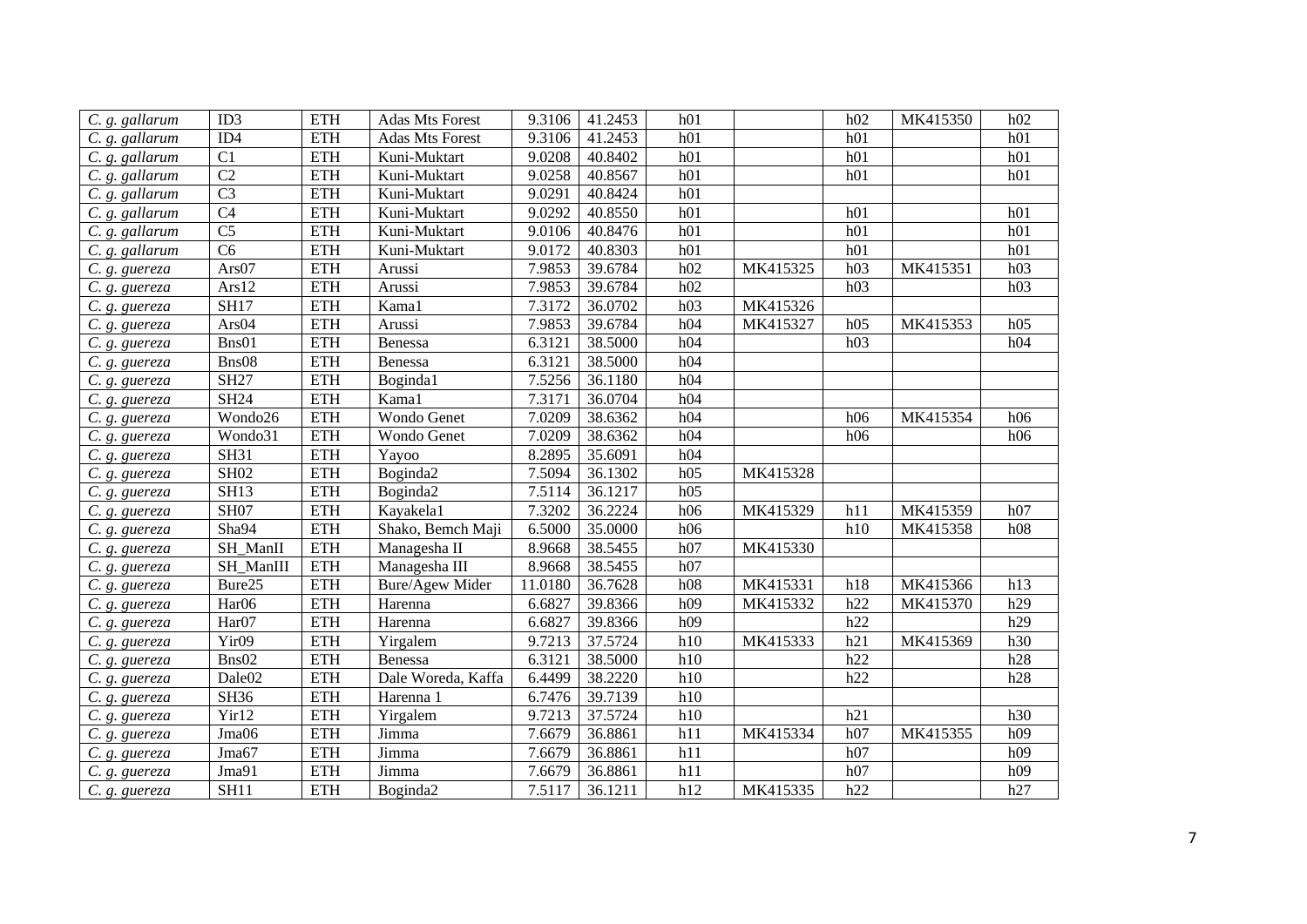| C. g. guereza | <b>SH12</b>        | <b>ETH</b> | Boginda2               | 7.5112  | 36.1213 | h12 |          | h22 |          | h27 |
|---------------|--------------------|------------|------------------------|---------|---------|-----|----------|-----|----------|-----|
| C. g. guereza | <b>SH18</b>        | <b>ETH</b> | Kama2                  | 7.3193  | 36.0870 | h13 | MK415336 |     |          |     |
| C. g. guereza | <b>SH21</b>        | <b>ETH</b> | Kama1                  | 7.3110  | 36.0752 | h14 | MK415337 |     |          |     |
| C. g. guereza | <b>SH08</b>        | <b>ETH</b> | Kayakela2              | 7.3233  | 36.2153 | h15 | MK415338 |     |          |     |
| C. g. guereza | <b>SH03</b>        | <b>ETH</b> | Boginda2               | 7.5128  | 36.1206 | h16 | MK415339 | h26 | MK415374 | h18 |
| C. g. guereza | Bure28             | <b>ETH</b> | Bure/Agew Mider        | 11.0180 | 36.7628 | h16 |          | h31 | MK415379 | h16 |
| C. g. guereza | Bure32             | <b>ETH</b> | Bure/Agew Mider        | 11.0180 | 36.7628 | h16 |          | h31 |          | h16 |
| C. g. guereza | Bure35             | <b>ETH</b> | Bure/Agew Mider        | 11.0180 | 36.7628 | h16 |          | h31 |          | h16 |
| C. g. guereza | Bure37             | <b>ETH</b> | Bure/Agew Mider        | 11.0180 | 36.7628 | h16 |          | h31 |          | h16 |
| C. g. guereza | Dinla              | <b>ETH</b> | Dinibira, Kaffa        | 6.1500  | 37.3400 | h16 |          | h24 | MK415372 | h20 |
| C. g. guereza | Din1b              | <b>ETH</b> | Dinibira, Kaffa        | 6.1500  | 37.3400 | h16 |          | h30 | MK415378 | h17 |
| C. g. guereza | <b>SH22</b>        | <b>ETH</b> | Kama1                  | 7.3145  | 36.0727 | h16 |          | h25 | MK415373 | h19 |
| C. g. guereza | <b>SH25</b>        | <b>ETH</b> | Kayakela2              | 7.3217  | 36.2138 | h16 |          | h26 |          | h18 |
| C. g. guereza | <b>SH32</b>        | <b>ETH</b> | Yayoo                  | 8.2895  | 35.6091 | h17 | MK415340 | h29 | MK415377 | h21 |
| C. g. guereza | Bale01             | <b>ETH</b> | <b>Bale Mts</b>        | 7.2200  | 39.7175 | h18 | MK415341 | h24 |          | h22 |
| C. g. guereza | Bale02             | <b>ETH</b> | <b>Bale Mts</b>        | 7.2200  | 39.7175 | h18 |          | h24 |          | h22 |
| C. g. guereza | <b>SH04</b>        | <b>ETH</b> | Boginda1               | 7.5170  | 36.1196 | h18 |          | h24 |          | h22 |
| C. g. guereza | <b>WG06</b>        | <b>ETH</b> | West Gojam             | 11.3716 | 37.2656 | h19 | MK415342 | h13 | MK415361 | h15 |
| C. g. guereza | Woch <sub>02</sub> | <b>ETH</b> | Wochalle, Wollo        | 11.0251 | 39.6839 | h19 |          | h17 | MK415365 | h11 |
| C. g. guereza | Woch33             | <b>ETH</b> | Wochalle, Wollo        | 11.0251 | 39.6839 | h19 |          | h17 |          | h11 |
| C. g. guereza | Woch50             | <b>ETH</b> | Wochalle, Wollo        | 11.0251 | 39.6839 | h19 |          | h17 |          | h11 |
| C. g. guereza | SH_WolIIA          | <b>ETH</b> | Woliso                 | 8.5348  | 37.9810 | h19 |          |     |          |     |
| C. g. guereza | <b>SH_WollIB</b>   | <b>ETH</b> | Woliso                 | 8.5348  | 37.9810 | h19 |          |     |          |     |
| C. g. guereza | <b>SH33</b>        | <b>ETH</b> | <b>Bale Mts</b>        | 7.0443  | 39.5463 | h20 | MK415343 | h16 | MK415364 | h12 |
| C. g. guereza | <b>SH34</b>        | <b>ETH</b> | <b>Bale Mts</b>        | 7.0443  | 39.5463 | h20 |          | h16 |          | h12 |
| C. g. guereza | Bed35              | <b>ETH</b> | Bedelle                | 8.4592  | 36.3618 | h21 | MK415344 | h14 | MK415362 | h14 |
| C. g. guereza | Bed48              | <b>ETH</b> | Bedelle                | 8.4592  | 36.3618 | h21 |          | h14 |          | h14 |
| C. g. guereza | Bure48             | <b>ETH</b> | <b>Bure/Agew Mider</b> | 11.0180 | 36.7628 | h21 |          |     |          |     |
| C. g. guereza | Jma01              | <b>ETH</b> | Jimma                  | 7.6679  | 36.8861 | h21 |          | h09 | MK415357 | h10 |
| C. g. guereza | <b>SH05</b>        | <b>ETH</b> | Kama1                  | 7.3178  | 36.0695 | h22 | MK415345 | h28 | MK415376 | h25 |
| C. g. guereza | <b>SH10</b>        | <b>ETH</b> | Boginda1               | 7.5331  | 36.1210 | h22 |          | h27 | MK415375 | h23 |
| C. g. guereza | <b>SH15</b>        | <b>ETH</b> | Boginda1               | 7.5301  | 36.1208 | h22 |          | h27 |          | h23 |
| C. g. guereza | I11i01             | <b>ETH</b> | Illibabour             | 8.4879  | 35.6992 | h22 |          | h27 |          | h26 |
| C. g. guereza | Bed40              | <b>ETH</b> | Bedelle                | 8.4592  | 36.3618 | h23 | MK415346 |     |          |     |
| C. g. guereza | SHBab              | <b>ETH</b> | Boginda1               | 7.5331  | 36.1210 | h24 | MK415347 | h28 |          | h24 |
| C. g. guereza | Ars11              | <b>ETH</b> | Arussi                 | 7.9853  | 39.6784 |     |          | h04 | MK415352 |     |
| C. g. guereza | Ars09              | <b>ETH</b> | Arussi                 | 7.9853  | 39.6784 |     |          | h06 |          |     |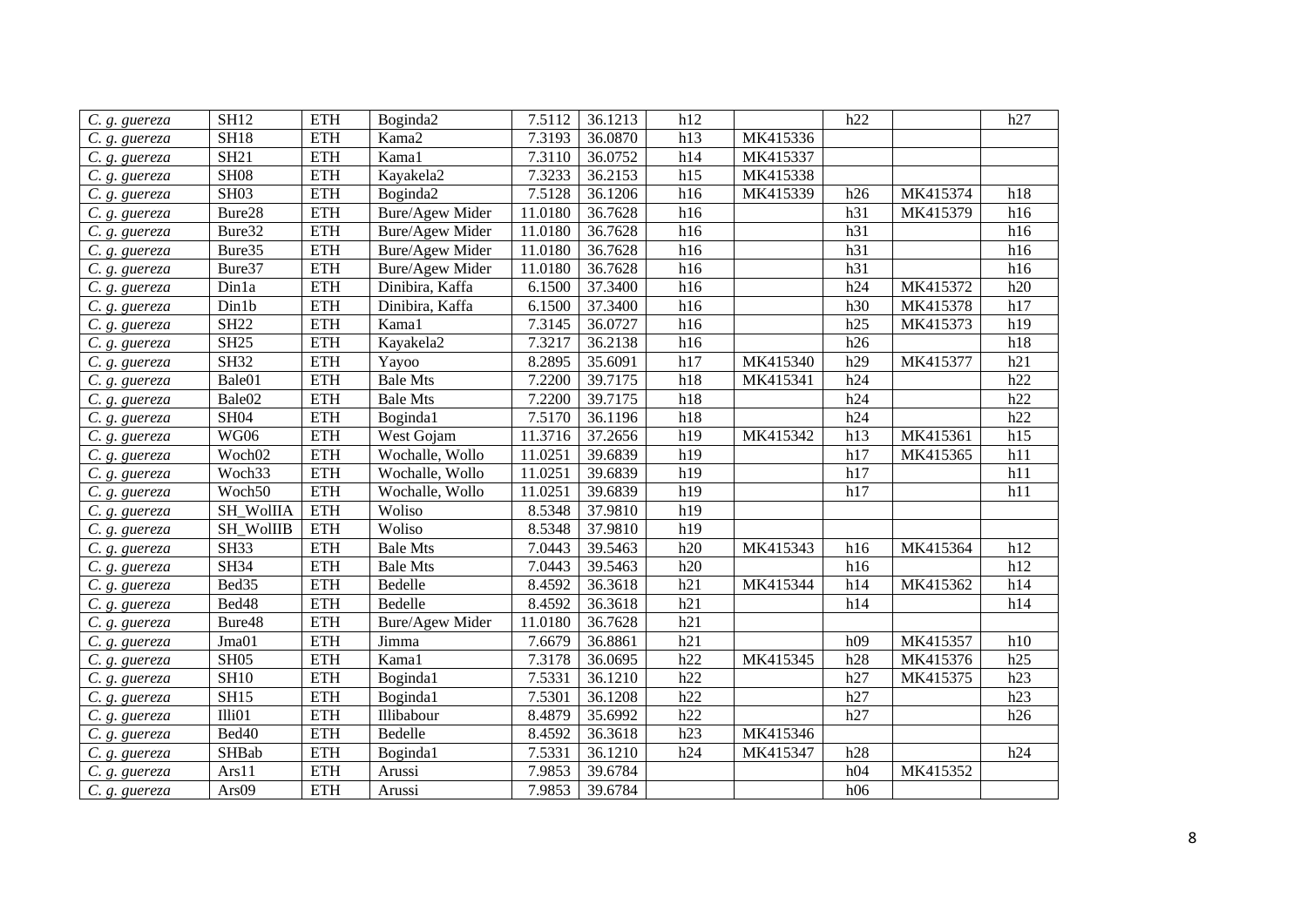| C. g. guereza | Wondo32            | <b>ETH</b> | Wondo Genet        | 7.0209  | 38.6362 |  | h06 |          |  |
|---------------|--------------------|------------|--------------------|---------|---------|--|-----|----------|--|
| C. g. guereza | <b>SH06</b>        | <b>ETH</b> | Kama2              | 7.3231  | 36.0891 |  | h07 |          |  |
| C. g. guereza | Jma <sub>02</sub>  | <b>ETH</b> | Jimma              | 7.6679  | 36.8861 |  | h08 | MK415356 |  |
| C. g. guereza | Gesh02             | <b>ETH</b> | Gesh               | 6.3689  | 35.1245 |  | h12 | MK415360 |  |
| C. g. guereza | Bed01              | <b>ETH</b> | Bedelle            | 8.4592  | 36.3618 |  | h15 | MK415363 |  |
| C. g. guereza | Woch92             | <b>ETH</b> | Wochalle, Wollo    | 11.0251 | 39.6839 |  | h17 |          |  |
| C. g. guereza | Har15              | <b>ETH</b> | Harenna            | 6.6827  | 39.8366 |  | h19 | MK415367 |  |
| C. g. guereza | Bure47             | <b>ETH</b> | Bure/Agew Mider    | 11.0180 | 36.7628 |  | h20 | MK415368 |  |
| C. g. guereza | Dale01             | <b>ETH</b> | Dale Woreda, Kaffa | 6.4499  | 38.2220 |  | h22 |          |  |
| C. g. guereza | Har <sub>03</sub>  | <b>ETH</b> | Harenna            | 6.6827  | 39.8366 |  | h22 |          |  |
| C. g. guereza | Har <sub>04</sub>  | <b>ETH</b> | Harenna            | 6.6827  | 39.8366 |  | h22 |          |  |
| C. g. guereza | Har <sub>08</sub>  | <b>ETH</b> | Harenna            | 6.6827  | 39.8366 |  | h22 |          |  |
| C. g. guereza | Har13              | <b>ETH</b> | Harenna            | 6.6827  | 39.8366 |  | h22 |          |  |
| C. g. guereza | Har <sub>22</sub>  | <b>ETH</b> | Harenna            | 6.6827  | 39.8366 |  | h22 |          |  |
| C. g. guereza | Illi <sub>02</sub> | <b>ETH</b> | Illibabour         | 8.4879  | 35.6992 |  | h27 |          |  |
| C. g. guereza | Jma03              | <b>ETH</b> | Jimma              | 7.6679  | 36.8861 |  | h22 |          |  |
| C. g. guereza | Sha92              | <b>ETH</b> | Shako, Bemch Maji  | 6.5000  | 35.0000 |  | h22 |          |  |
| C. g. guereza | Sha93              | <b>ETH</b> | Shako, Bemch Maji  | 6.5000  | 35.0000 |  | h23 | MK415371 |  |

CIV = Ivory Coast, CMR = Cameroon, ETH = Ethiopia, GHA = Ghana, GNQ = Equatorial Guinea, KEN = Kenya; h = haplotype, og = outgroup haplotype